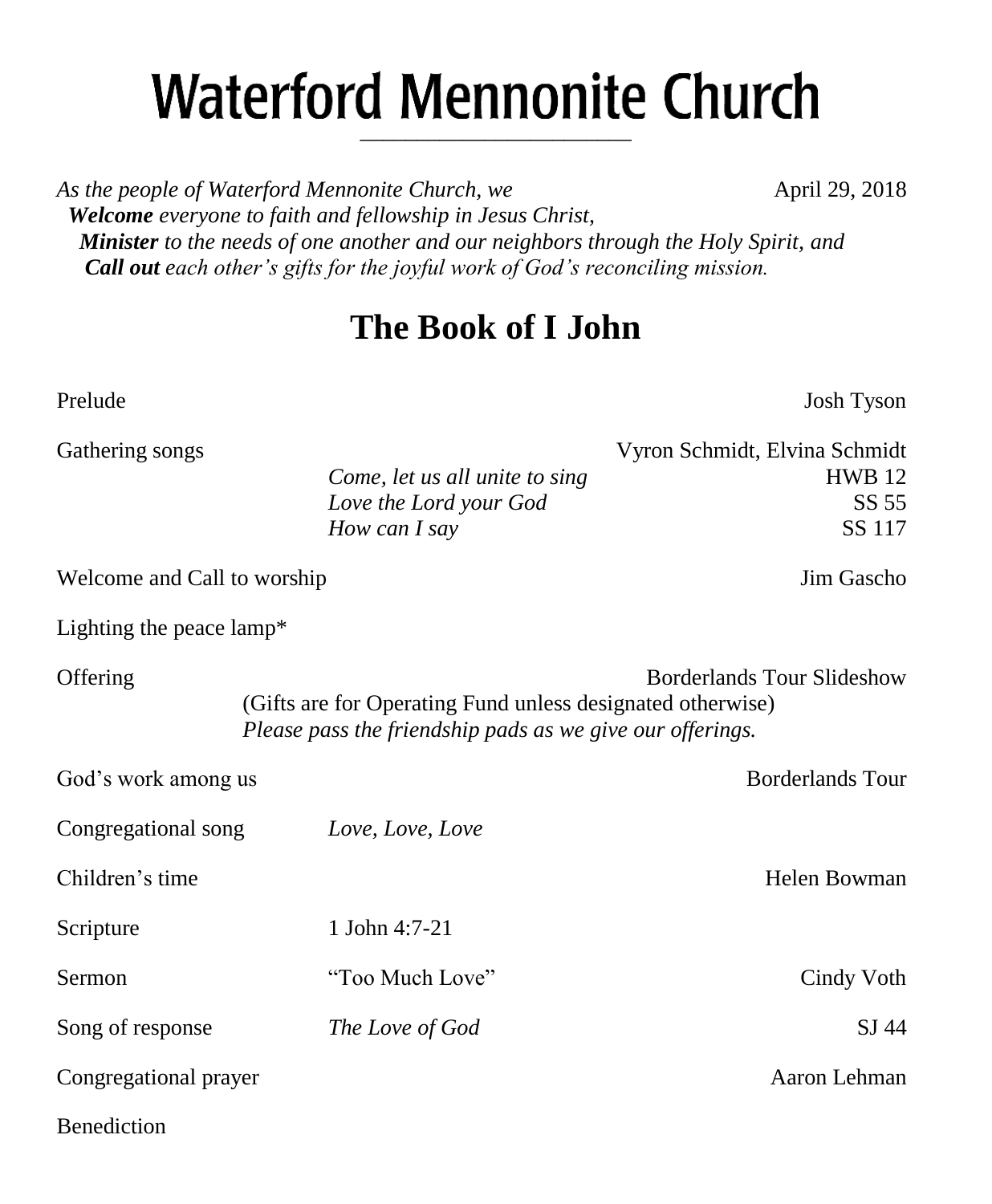H = *Hymnal: A Worship Book*; SJ = *Sing the Journey; SS = Sing the Story*

\*We light the peace lamp every Sunday to lament all unnecessary and violent loss of life around the world.

#### **Living Stream Worship: The services are live streamed at** [www.waterfordchurch.org](http://www.waterfordchurch.org/)

#### **Today**

| 8:00/10:45 a.m. Worship |                                             |
|-------------------------|---------------------------------------------|
| 9:15 a.m.               | Coffee and fellowship                       |
| 9:30 a.m.               | Nurture hour $-\text{classes}$ for all ages |
| $1:00$ p.m.             | Mentor/Mentee Activity/Fellowship Hall      |

#### **Welcome Guests**

Large print copies of the bulletin and the hymnal and hearing aid systems are available from the ushers. Sermon boards for children are available at the back door; please pick one up as you enter. You are invited to bring infants through age two children to the nursery. Pick up the newsletter, *Buzz,* from the welcome kiosk in the foyer.

#### **Welcome Team**

| Greeter/Hosts  | Darrel & Karen Sommers; Harold & Esther Helmuth                                       |
|----------------|---------------------------------------------------------------------------------------|
| Ushers         | Bruce Snyder, Dale Miller, Dennis Myers (1 <sup>st</sup> );                           |
|                | Ed Swartzendruber, Byron Yoder, Don Miller $(2nd)$                                    |
| <b>Nursery</b> | Diane Bodiker, Shirley Yoder $(1st)$ ;                                                |
|                | Becky Bateman, Darlene Miller (Nurture); Audrey and Jenna Oostland (2 <sup>nd</sup> ) |
| Audiovisual    | Shawn Stutzman, Jeremy Stutzman, David Stutzman                                       |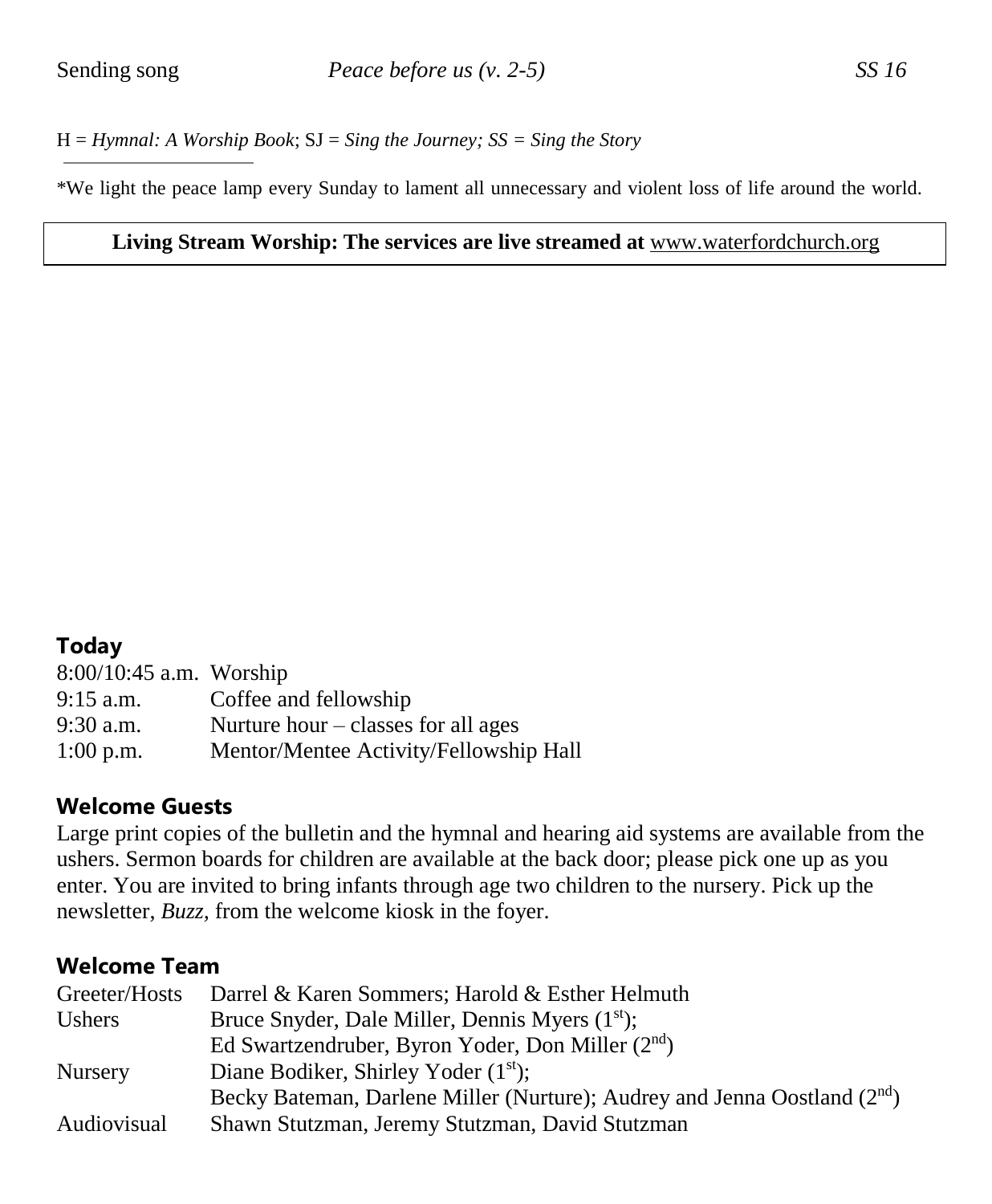## **Prayers for Brothers and Sisters**

.

This week we remember in prayer college student *Jackson King* who is in Voluntary Service in Anchorage, Alaska.

*Emery and Mary Holsopple* as Mary experiences declining health.

*Russ and Cathy Hochstetler* as Cathy's journey with cancer continues.

Remember *Ervin Stutzman* as he retires on April 30 after eight years of serving as the executive director for MC USA; and *Glen Guyton* as he begins serving as the new executive director on May 1.

MDS gives thanks for all of the volunteers and the new hope homeowners experienced through MDS. Join us in giving thanks for the ministry of MDS to respond, rebuild and restore.

*Freddy and Margrit Kipfer* Barrón of Mennonite Mission Network serve the Bolivia Mennonite Church in many capacities. Pray for them as they work with young congregations, coordinate Christian education ministries, provide pastoral leadership, and train church leaders.